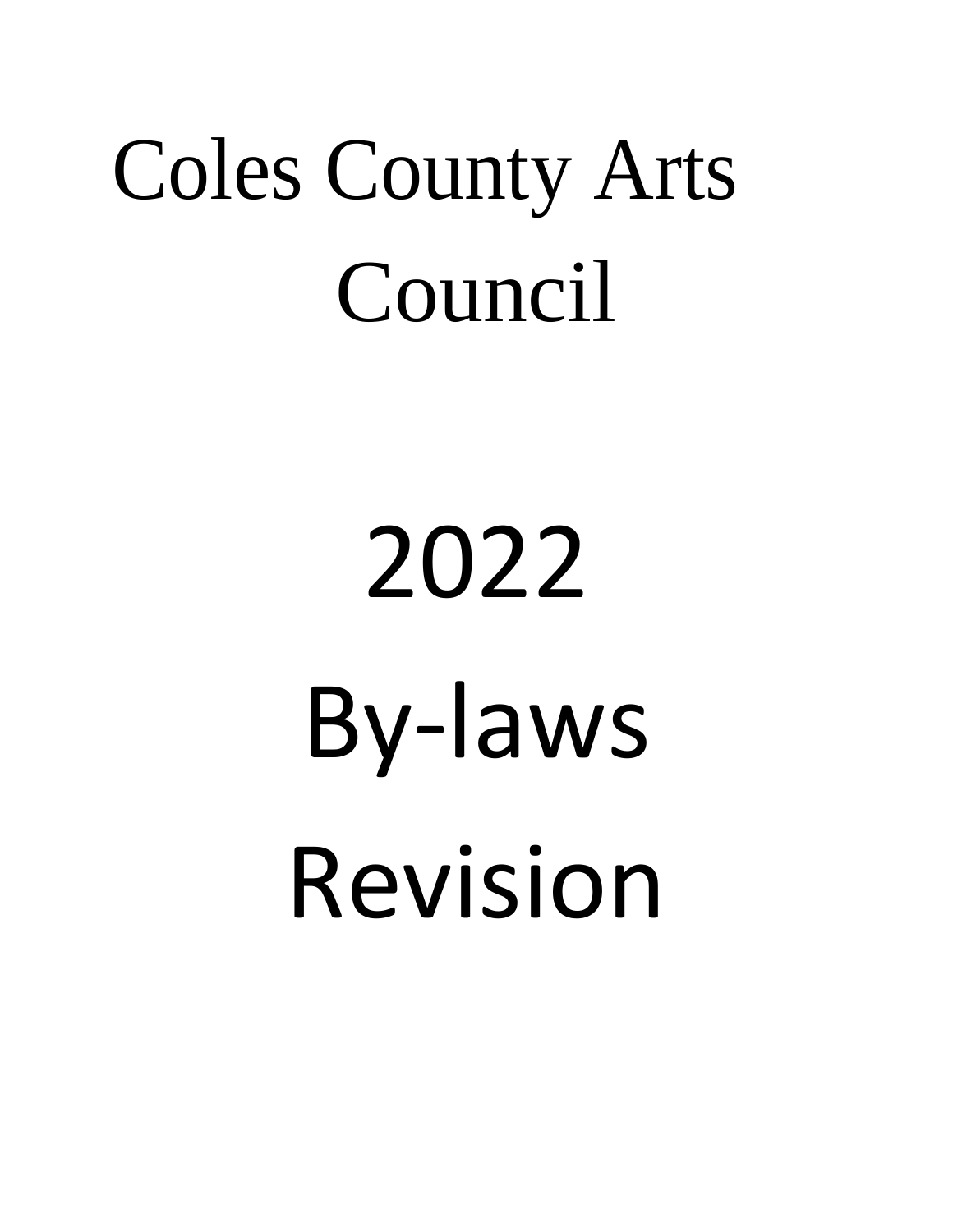# **BYLAWS OF THE COLES COUNTY ARTS COUNCIL**

Coles County Arts Council Bylaws Incorporated/Adopted 1984; Revised: 2015

# **Coles County Arts Council**

# **Preamble**

This organization is dedicated to fostering, promoting, and developing the arts, and historical and cultural heritage of Coles County, Illinois.

# **Name**

The name of this not for profit organization as provided by its Certificate of Incorporation, shall be the Coles County Arts Council.

# **Article I**

# **Location**

**I - Section 1:** Principal Office. The Organization locates its principal office within the state of Incorporation as 520 Jackson Ave., Charleston Illinois, 61920.

**I - Section 2:** Registered Office. The registered office of the Organization required by law to be maintained in the state of Incorporation may be, but need not be, identical with the principal office of the Organization. The Board may change the address of the registered office from time to time.

**I - Section 3:** Other Offices. The Organization may have offices at such other places as the Board may designate or as the business of the Organization may require from time to time.

# **Article II**

#### **Purpose**

**II - Section 1:** This body shall be a not-for-profit organization for the purpose of fostering, promoting, and developing the arts, and historical and cultural heritage of Coles County, Illinois.

**II - Section 2:** It shall further community participation in and appreciation for the arts, provide opportunities for developing artists' skills and expression, and offer fellowship with people of similar interests. It shall promote professionalism and ethics within the industry.

**II - Section 3:** The Organization is not formed for pecuniary or financial gain, and no part of the assets, income, or profit of the Organization is distributed to, or inures to, the benefits of its directors or officers.

**II - Section 4:** The Organization's purpose shall consist of doing all things and performing all acts permitted a not-for-profit Organization under Illinois law. The Organization constitutes a not-for-profit Organization, organized exclusively for educational and artistic purposes. No substantial part of the activities of the Organization shall consist of the carrying on of propaganda or otherwise attempting to influence legislation, and the Organization shall not participate or intervene in any political campaign on behalf of any candidate for public office (including the publishing or distribution of statements.) Notwithstanding any other provisions of the Certificate of Incorporation to the contrary, the Organization shall not carry on any other activities not permitted an Organization exempt from Federal income tax under Section 501(c) (3) of the Internal Revenue Code (or any corresponding section of any future Federal tax code.)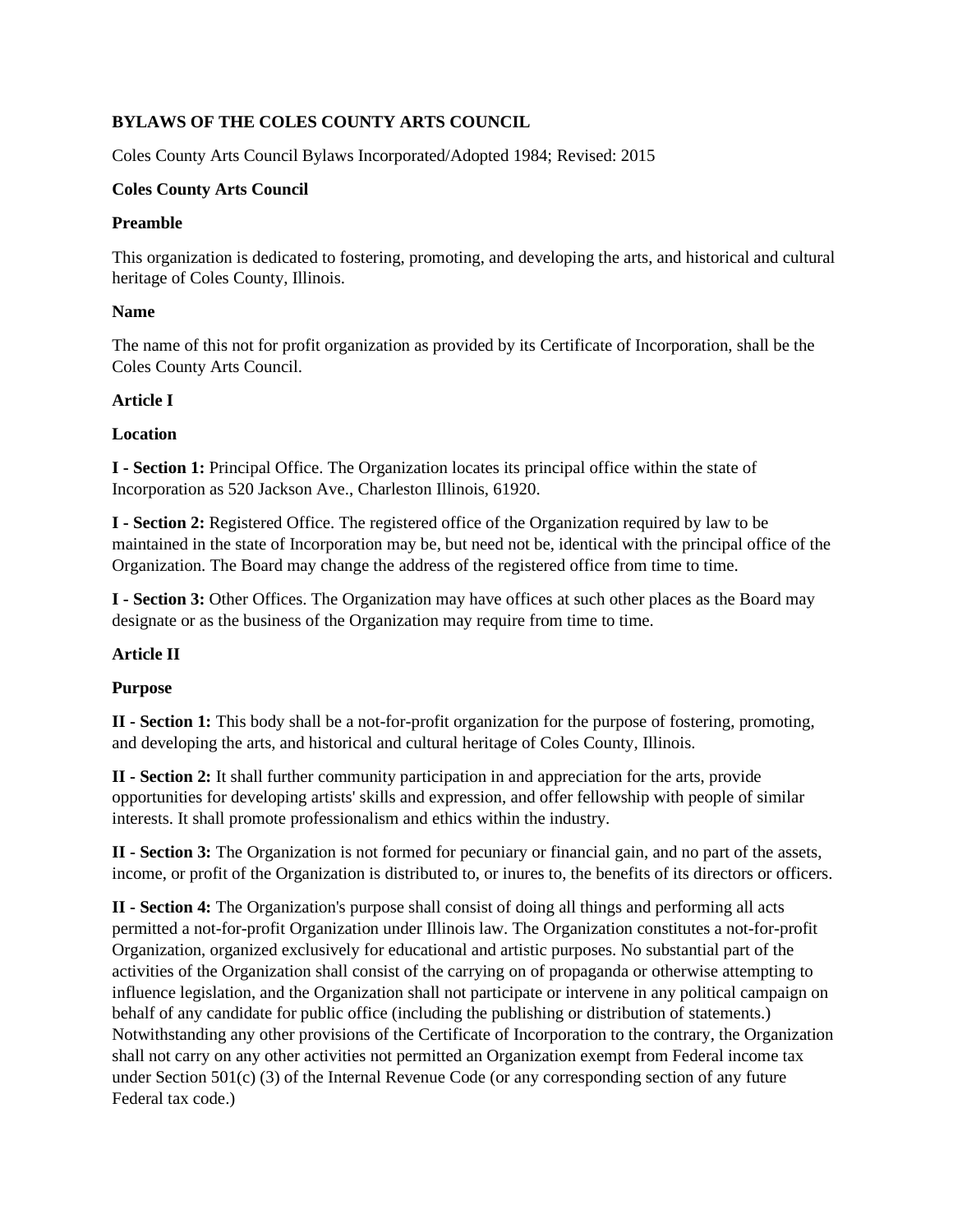**II - Section 5:** The Organization may serve as a 501c3 umbrella organization for unincorporated local groups at the request of those groups and the discretion of the Board.

# **ARTICLE III**

#### **Powers**

**III - Section 1:** The Corporation shall have the power to register, own and protect the name of "Coles County Arts Council" or such other trade name or designation as may be appropriate for the work of the corporation.

**III - Section 2:** The Board may provide for a suitable seal containing the name of the Organization, of which the Secretary shall be in charge. The Treasurer, Secretary, or any Assistant may keep and use the seal or duplicates of the seal if and when the Board or a committee of the Board so directs.

**III - Section 3:** The Board may solicit, accept, hold and administer contributions received by gift, deed, will, ordinance, statute or otherwise, as well as the proceeds of admission charges, either in trust or otherwise. To establish bylaws, and make all rules and regulations not inconsistent with the laws and constitution, deemed expedient for the management of corporate-affairs.

**III - Section 4:** The Board may appoint such subordinate officers and agents in addition to a president, vice-president, secretary, and treasurer, as the business of the corporation may require.

**III - Section 5:** The Board shall have the power to contract such services as it deems necessary for the operation of the organization.

# **ARTICLE IV**

#### **Structure of the Board**

This Council shall consist of the following board members:

- a. Executive Officers: President, Vice President, Secretary, and Treasurer
- b. Membership Chair
- c. External Relations Coordinator
- d. Grants Coordinator
- e. At least 1 and up to 3 members at large

Duties of the Officers are described in Article VII

#### **Article V**

#### **Original Incorporate members**

See Appendix A for the roster of incorporators

# **Article VI**

# **Membership**

# **VI - Section 1: Membership Classifications**

- **a. Member**
- **b. Patron**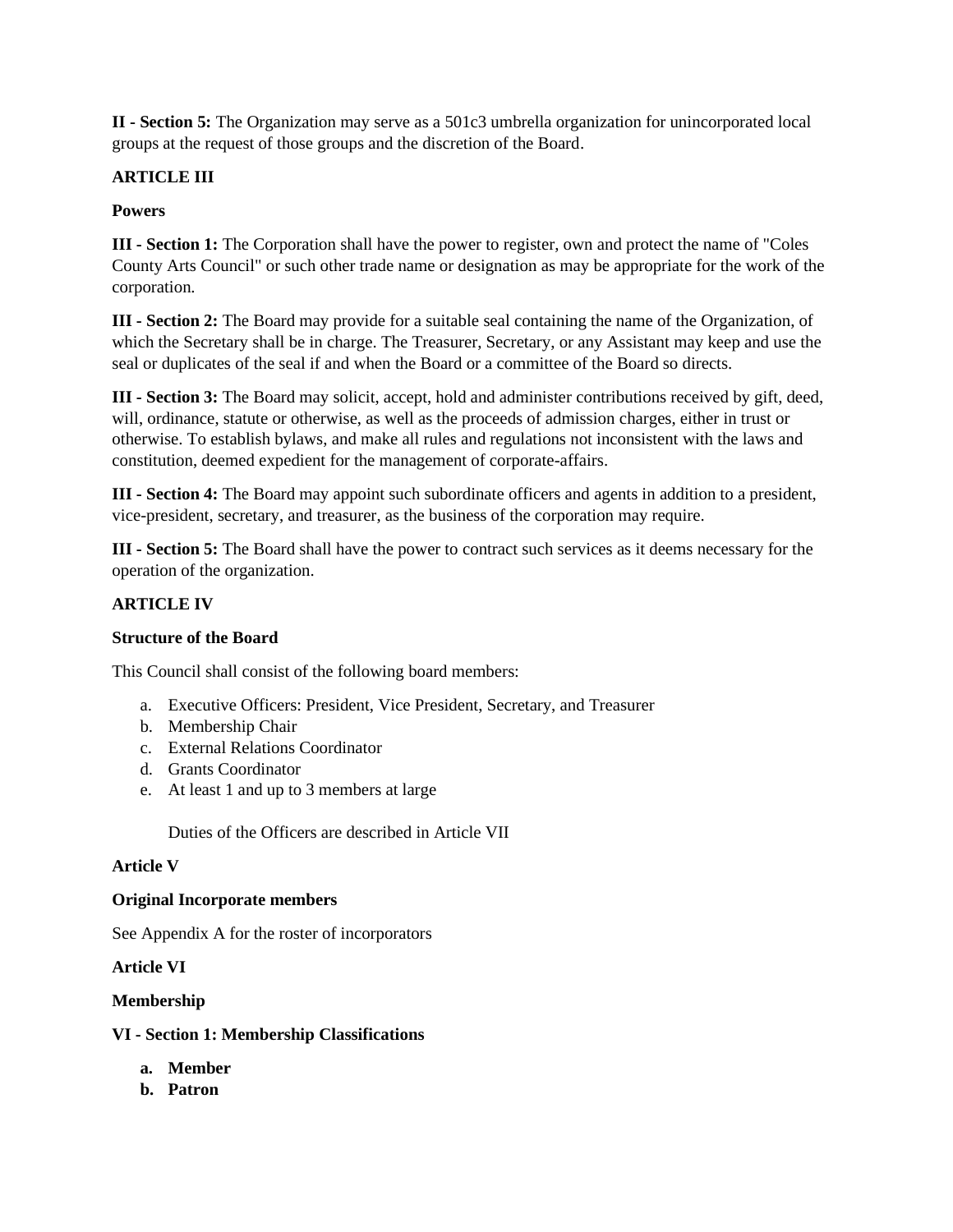- **c. Sustainer**
- **d. Benefactor**
- **e. Impresario**

Memberships may be held by individuals, couples, or families. Corporations, businesses, or organizations may hold membership at the level of Patron or higher.

Membership begins from the point of registration and continues through to the end of the membership year. Membership is renewable annually.

Other membership groups or classifications may be established by the Board.

# **VI - Section 2: Professional Standards**

Conduct by members deemed to be inappropriate, including, but not limited to expressions of rudeness, obscenity, violence or hatred towards any member or guest at a CCAC event, or in the course of communication regarding official CCAC business, may result in exclusion from participation in this organization and its activities, either for a specified period of time or permanently.

# **VI - Section 3: Voting and Privileges**

Each individual membership shall have one vote at the Annual Meeting of the full membership of the Council. Routine annual business, including election of officers and board members, shall be transacted by a vote of the members in attendance. A plurality of the votes cast shall determine all elections and, except when the law requires otherwise, a majority of the votes cast shall determine all other matters.

# **VI - Section 5: Fees**

Dues shall be determined by recommendation of the Board. No person shall be denied membership on the basis of race, color, gender, sexual orientation, age, religion, physical disability, or national origin.

# **VI - Section 6: Records**

Membership records including but not limited to name, address, telephone numbers, and email addresses will be maintained by the Board. To protect the membership, the Board will use the records only for distribution of information as approved by the Board. The Board will not sell or otherwise share the records with outside parties without prior approval by the board. Nor will it access the records for individual or personal use.

# **VI - Section 7: Termination**

Termination of membership shall occur when a member so chooses by failing to pay dues. The Membership Chair shall notify the Council of termination as directed by the Board of Directors.

# **Article VII**

# **Governance**

# **Section 1: Governance**

- a. The governance of the affairs of this Organization shall be vested in the Board to be elected by the existing Membership at the Annual Meeting.
- b. All Board members shall maintain membership.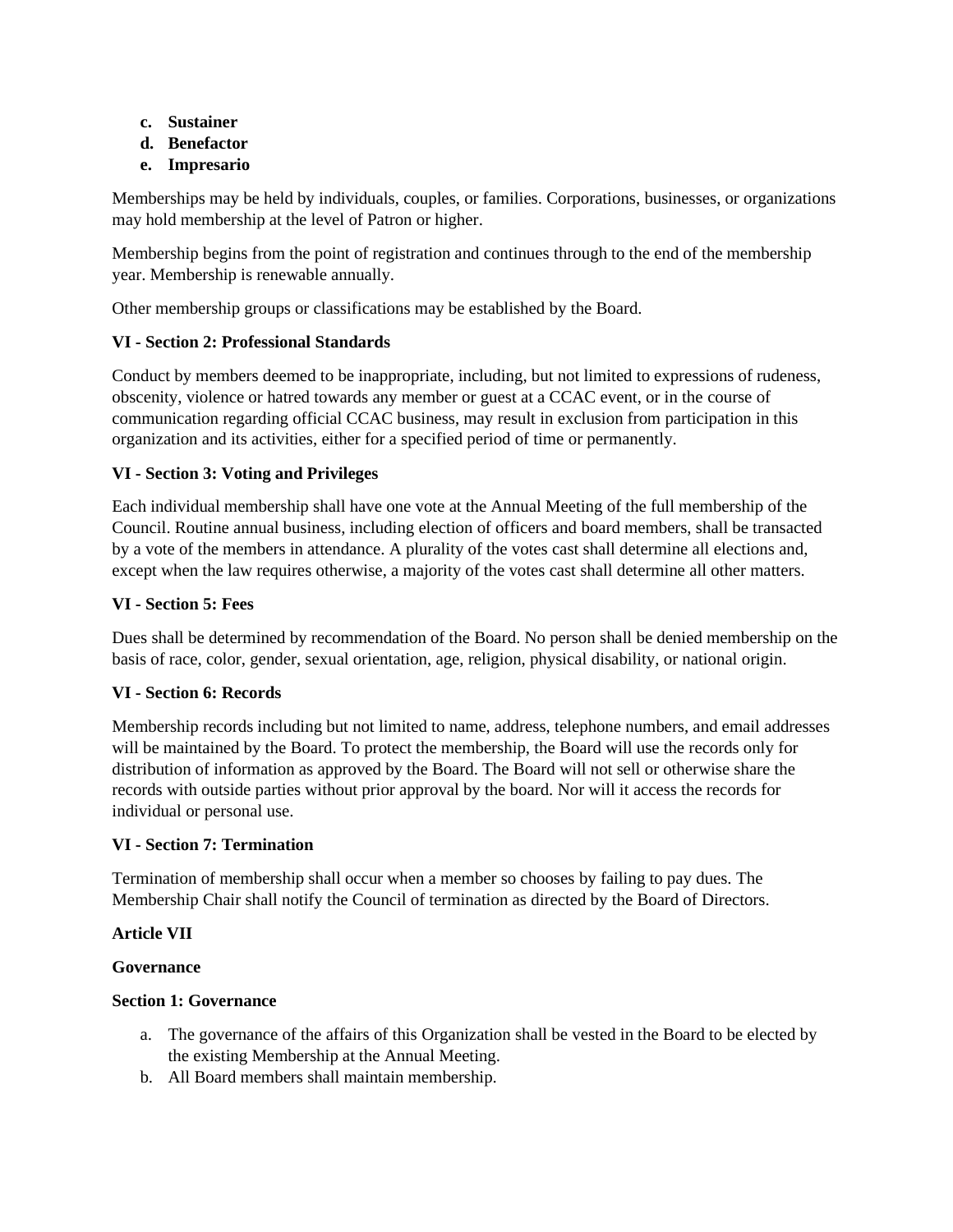c. The Board shall have full responsibility for the management of the business of the Organization. It shall determine the policies governing the administration and operation of the Organization. It shall have full responsibility for the financial affairs and for the ethical and professional standards of the Organization.

# **VII - Section 2: CCAC Board**

The CCAC Board will consist of:

- a. 4 Executive Officers: President, Vice President, Treasurer, Secretary
- b. Membership Chair
- c. External Relations Coordinator
- d. Grants Coordinator
- e. At least 1 and up to 3 members at large

All Board officers must be members in good standing

VII – Section 3 Officer Powers

- (a) Officers of the Board shall be empowered to act on behalf of the Board during periods of adjournment.
- (b) The Board shall have the power to appoint supporting officers as deemed necessary for the operation of the organization.
- *(c) All officers and board members shall serve an open-ended term of at least one year.*
- *(d) Each board member should give notice of their intention to continue or resign by October of the calendar year in which they are serving.*

#### **VII - Section 4: Duties**

All board members of the organization shall maintain documentation and records of their activities. These records shall transfer to their respective replacement at the end of their term.

The duties for officers of the board are as follows:

President:

- a. Creates agendas and runs monthly meetings
- b. Collects and distributes mail
- c. Processes reports for government and other agencies
- d. Coordinates event and program planning
- e. Produces reports for newsletters

Vice President:

- a. Assists President with event and program planning
- b. Runs meetings if the President cannot
- c. Prepares materials for membership mailings and newsletters

# Treasurer:

- a. Keeps financial records
- b. Pays bills, disburses funds, deposits revenues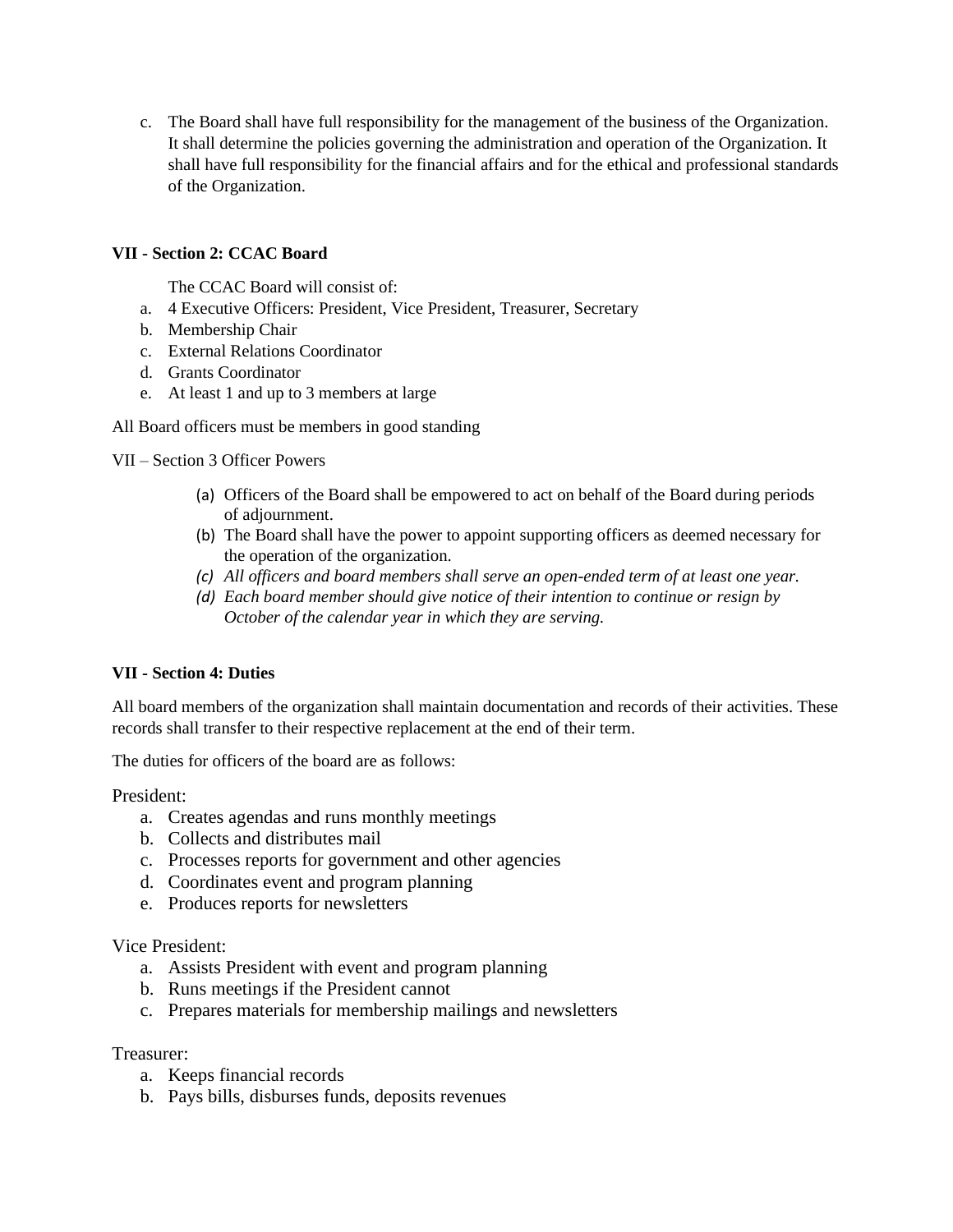- c. Prepares and sends financial forms for state and federal government
- d. Develops an annual budget for discussion at January Board Meeting

# Secretary:

- a. Keeps and distributes minutes of meetings for Executive Board
- b. Keeps records of committee minutes received
- c. Assists with preparation of the annual report for member meetings
- d. Assists with mailings to members

Membership Chair:

- a. Maintains record of member names, addresses, contact information and membership levels
- b. Together with the Vice President coordinates a membership campaign in early spring of each calendar year
- c. Maintains a mailing list of prospective and previous members
- d. Acknowledges contributions and issues documentation of receipt

External Relations Coordinator:

- a. Maintains and updates the web page
- b. Maintains a social media presence including regular updates for events and initiatives

Grants Coordinator:

- a. Produces forms for grant applications
- b. Shares grant applications with the Board so they can be voted upon
- c. Communicates decisions to applicants and collects final reports from them.
- d. Prepares summaries of grant activities for newsletters and Annual Report

Members at Large:

- a. Serve on event / program committees
- b. Participate in and help with program planning and execution.

#### **VII - Section 5: Nomination**

The acting Board shall prepare a slate of candidates for the Board of Directors. Independent nominations may be made with the prior consent of the nominee.

#### **VII - Section 5: Removal**

Members of the Board may be removed and replaced at any time with or without cause by a vote of no confidence by the voting members of the board in a simple majority.

Any director or officer of the Organization may resign at any time by giving written notice to the Board or to the Secretary of the Organization. Any resignation shall take effect upon receipt or at the time specified in the notice.

#### **VII - Section 6: Vacancies**

a. After a resignation, board members should make recommendations to fill empty seats at the next meeting. Vacancies should be filled as soon as practicable. The Board may choose replacements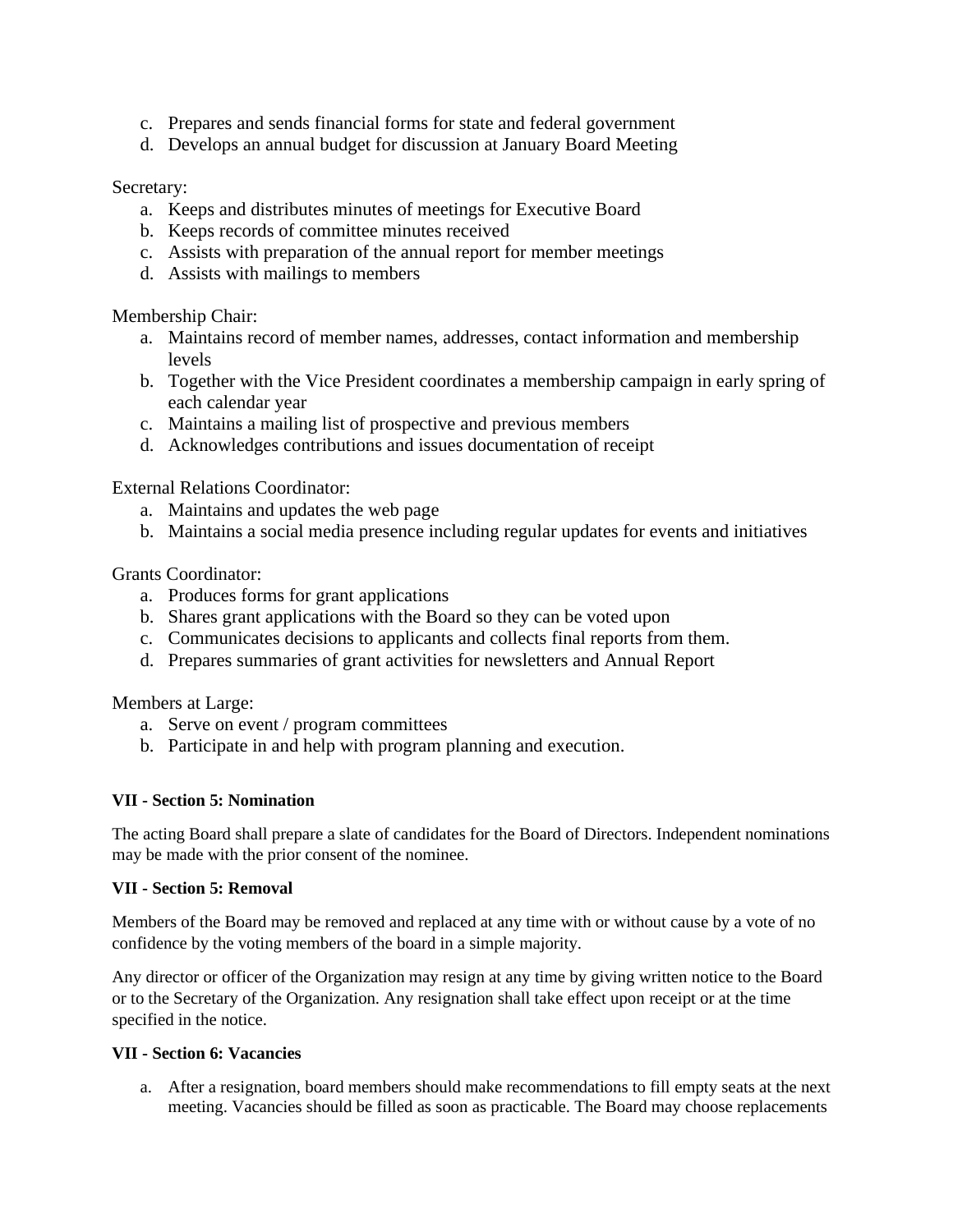to finish terms without consulting the membership; these replacements should be approved at the next annual meeting.

b. If operating shorthanded, board members should vote on how to share the duties of the missing board members until they can be replaced.

#### **VII - Section 7: Quorum**

- a. Annual Meeting: A quorum shall be a simple majority of all Council members present.
- b. Regular Meetings: A quorum shall be a simple majority of the current board members.

#### **VII - Section 8: Annual Meeting**

- a. The Annual Meeting of the full membership of the Council, Officers and Directors, to be held at such time and place as determined by the Board, shall be for the purpose of transacting business pertinent to the general membership.
- b. The date for the Annual Meeting will be announced at least two months in advance. For the purpose of determining Members entitled to notice of, or to vote at, any meeting of Members or any adjournment thereof, or in order to make a determination of Members for any other proper purpose, the date of the notice of meeting shall be the record date for such determination of Members.

#### **VII - Section 9: Regular Meetings**

- a. Meetings of the Board will be held in January, March, May, July, September, and November of each year. Additional meetings may be requested by Board members and scheduled by the President. Notice of meetings will be provided by e-mail.
- b. Committee meetings may be scheduled in addition to Board meetings as necessary.

#### **VII - Section 10: Procedures**

Meetings shall be conducted using *Robert's Rules of Order* as a procedural guide while allowing for organizational needs through flexibility in meeting format.

If a member would like to present an issue for consideration, the member may contact a representative on the Board for inclusion on the agenda, or may introduce the topic during the meeting as new business. The Board President or representative conducting the meeting may provide up to five (5) minutes for one person to present in support of the issue, up to (5) minutes for one person to present against the issue, and then call for a vote if appropriate.

Where a vote of the Board is being taken and the Board so desires, Board members may vote by telephone, email, or facsimile.

A simple majority of directors and officers present is needed for approval of motions requiring a vote.

#### **Article VIII**

#### **Committees**

**VIII - Section 1:** The Board of Directors shall have the power to create any committee deemed necessary, either as a Standing Committee or Special Committee, and shall have the power to appoint a Chair of any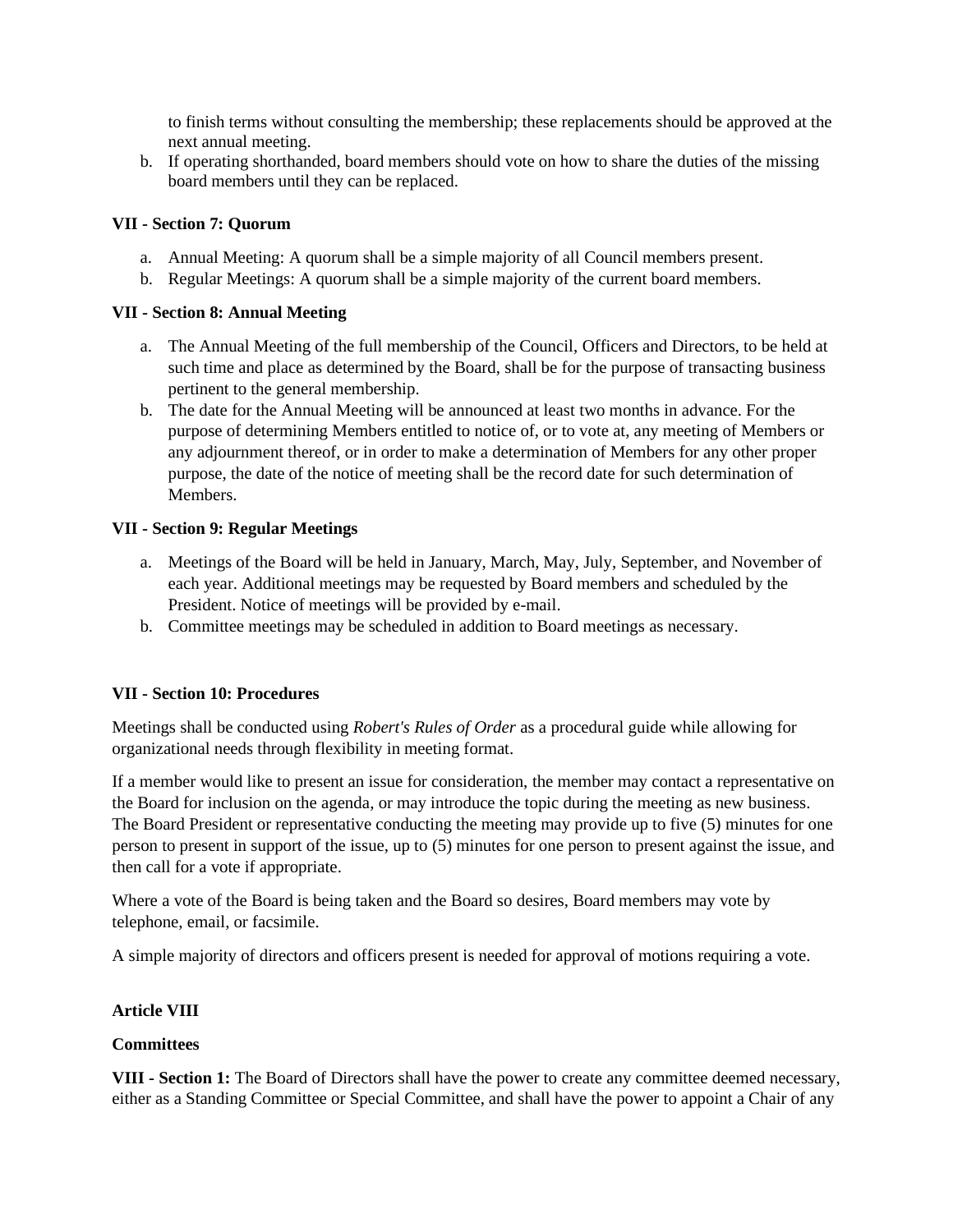committee or to delegate such appointive powers to any other appropriate members. The Board President shall be an ex-officio member of all committees except the Nominating Committee. Standing Committees shall include, but are not limited to, Prelude Annual Meeting, Art Auction, Fundraising, and multiple Events/Programs Committees. The Board may establish Ad Hoc Committees as appropriate per determination of the Board.

# **VIII - Section 2: Duties**

The duties of the committee chairs of the organization shall be those that usually pertain to their respective assignment, or those assigned to them as deemed advisable by the Board of Directors.

See the CCAC Personnel Manual for committee chair duties.

All committee chairs of the organization shall maintain documentation and records of their activities. These records shall transfer to their respective replacement at the end of their term.

# **Article IX**

#### **Financial Matters**

**IX - Section 1:** No funds of the Organization shall be deposited in any name except that of the Organization and no funds of the Organization shall be invested without authority of the Board of Directors.

**IX - Section 2:** The fiscal year of the Organization shall begin on the first of January and end on the last day of December each year. The books of the Organization shall be balanced and audited after January 1 of each year by a committee appointed by the president or where possible a Certified Public Accountant, as needed.

**IX - Section 3:** No part of the income of the Organization shall ever be distributable to its directors or officers.

**IX - Section 4:** The Board may authorize any officer or officers, agent or agents, to enter into any contract or execute and deliver any instrument in the name and on behalf of the Organization. The board may make such authorization general or special.

Unless the Board has authorized such action, no officer or agent of the Organization shall contract for a loan on behalf of the Organization or issue any evidence of indebtedness in the Organization's name.

The Board will adopt an annual budget. The Board will establish and approve a disbursement policy each year for expenditures outside of the adopted budget.

The treasurer, president, and/or designated staff or such other persons as the Board shall determine shall issue all checks, drafts and other orders for the payment of money, notes and other evidences of indebtedness issued in the name of or payable by the Organization.

The treasurer or other designated person shall deposit all funds of the Organization not otherwise employed in such banks, trust companies, or other depositories as the Board may select or as any officer, assistant, agent or attorney of the Organization to whom the Board has delegated such power may select. For the purpose of deposit and collection for the account of the Organization, the President, Treasurer, designated staff, or any other officer, assistant, agent or attorney of the Organization whom the Board has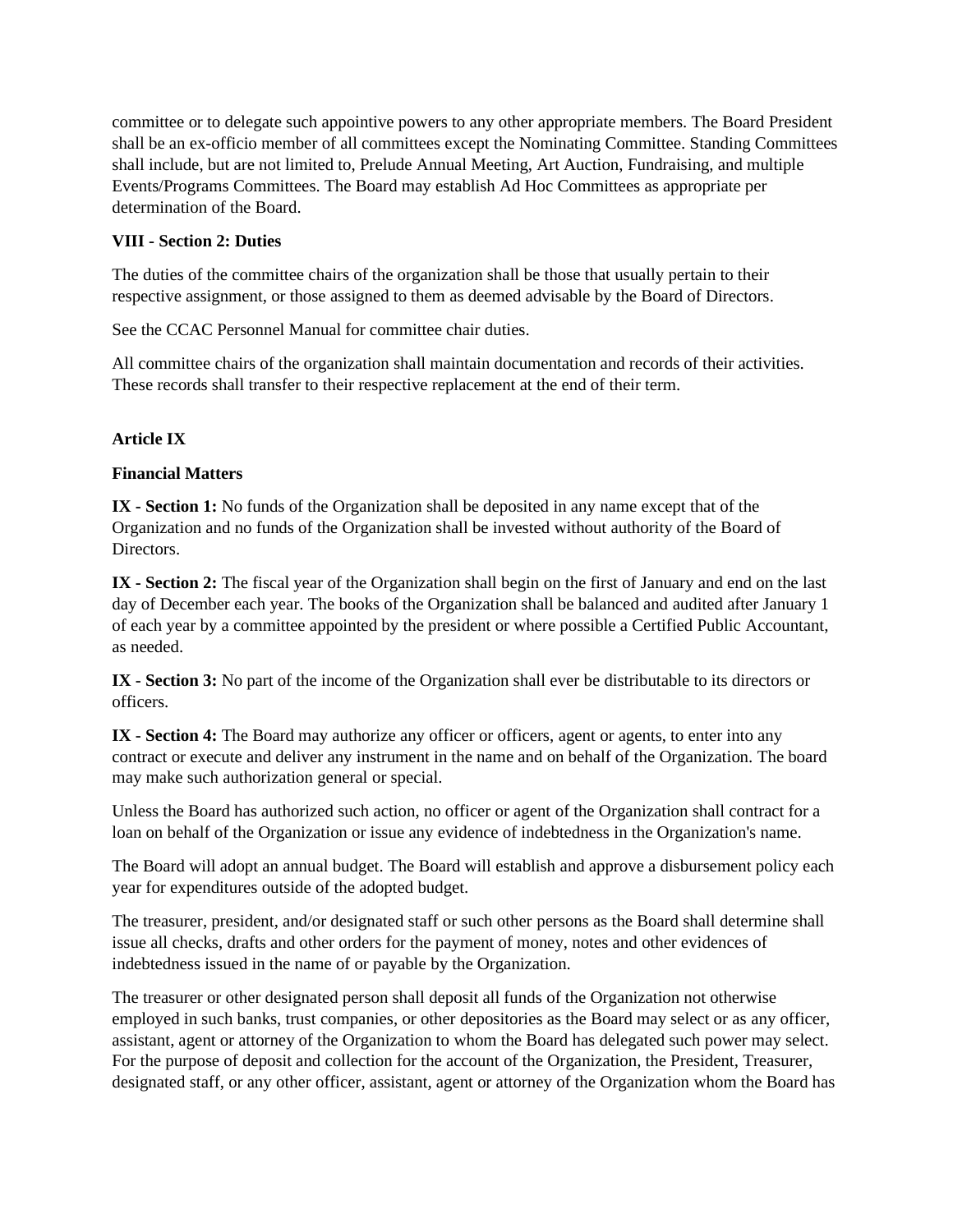authorized may endorse, assign, and deliver checks, drafts, and other orders for the payment of money payable to the order of the Organization.

The Board may authorize the opening and keeping of general and special bank accounts with such banks, trust companies, or other depositories as the Board may select or as any officer, assistant, agent or attorney of the Organization to whom the Board has delegated such power may select. The Board may make such special rules and regulations with respect to such bank accounts, not inconsistent with the provisions of these bylaws, as it may deem expedient.

# **Article X**

# **Tax Exempt Status**

This Organization qualifies as a tax exempt organization under Section 501 (c) (3) of the Internal Revenue Code (or the corresponding provision-of any future United States Internal Revenue Law) : and all membership dues, gifts, donations, memorials, and bequests shall qualify as charitable deductions under the proper sections of the Internal Revenue Code.

# **Article XI**

#### **Amendments**

The constitution/bylaws of this Organization may be amended or revised under the advice of the Officers and Board of Directors, by the affirmative vote of a simple majority of the general membership.

#### **Article XII**

#### **Dissolution**

In the event of the dissolution of the Organization, after paying or adequately providing for the debts and obligations of the Organization, all assets shall be distributed to a similar not-for-profit Organization or foundation recognized as exempt under Section 501(c) 3 of the Internal Revenue Code.

#### **Article XIII**

#### **Indemnification**

**XIII - Section 1:** The Organization may indemnify any person who was or is a party or is threatened to be made a party to any threatened, pending or completed action, suit or proceeding, whether civil, criminal, administrative or investigative (other than an action by or in the right of the Organization) by reason of the fact that he or she is or was a Member, director, officer, employee or agent of the Organization, or is or was serving at the request of the Organization as a director, officer, employee or agent of another Organization, partnership, joint venture, trust or other enterprise or as a member of any committee or similar body, against expenses (including attorneys' fees) , judgments, fines, and amounts paid in settlement actually and reasonably incurred by him or her in connection with such action, suit or proceeding if he or she acted in good faith and in a manner he or she reasonably believed to be in or not opposed to the best interests of the Organization, and, with respect to any criminal action or proceeding, had no reasonable cause to believe his or her conduct was unlawful. The termination of any action, suit or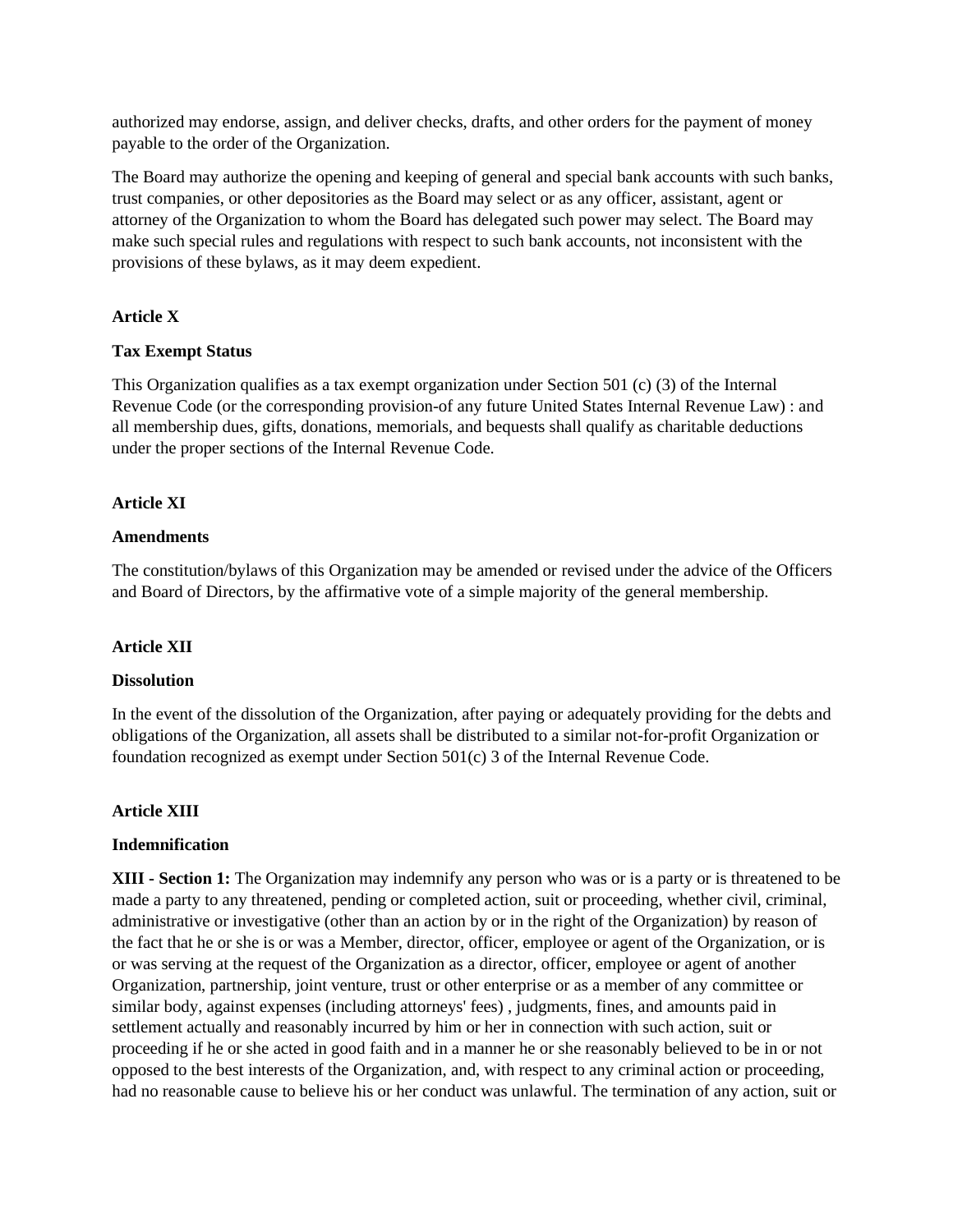proceeding by judgment, order, settlement, conviction, or upon a plea of nolo contendere or its equivalent, shall not create, of itself, a presumption that the person did not act in good faith and in a manner which he reasonably believed to be in or not opposed to the best interests of the Organization, and, with respect to any criminal action or proceeding, that he or she had reasonable cause to believe that his or her conduct was unlawful, except that the Organization shall make no indemnification in respect of any claim, issue or matter as to which such person shall have been adjudged to be liable to the Organization unless and only to the extent that the court in which such action or suit was brought shall determine upon application that, despite the adjudication of liability but in view of all the circumstances of the case, such person is fairly and reasonably entitled to indemnity for such expenses which the court shall deem proper.

**XIII - Section 2:** The Organization shall not indemnify any person in the absence of a court order, unless authorized in the specific case upon a determination that the Member, director, officer, employee or agent has met the applicable standard of conduct. One of the following shall make the determination: (a) the Board, by a majority vote of a quorum of directors not a party to the action, suit or proceeding; (b) absent a quorum or at the direction of a quorum of disinterested directors, independent legal counsel, by a written opinion; or (c) the Members.

**XIII - Section 3:** Notwithstanding the other provisions of this Article XIII, to the extent that a Member, director, officer, employee or agent of the Organization has been successful on the merits or otherwise in defense of any action, suit or proceeding referred to in Section XIII-1 or Section XIII-2 of these bylaws, or in defense of any claim, issue or matter therein, the Organization shall indemnify him against expenses (including attorneys' fees) which he actually and reasonably has incurred in connection therewith.

**XII - Section 4:** The Organization may pay expenses incurred in defending an action or proceeding in advance of the final disposition of such action or proceeding upon delivery to the Board of an undertaking of the indemnity to repay such amount, if the Organization ultimately determines that it should not indemnify him pursuant to the provisions of this Article.

**XIII - Section 5:** The indemnification provided by this Article shall not be deemed exclusive and is declared expressly to be nonexclusive of any other rights to which those seeking indemnification may be entitled under any bylaw, agreement, vote of Members or disinterested directors or otherwise, both as to actions in his official capacity and as to actions in another capacity while holding such office. In addition, the indemnification, provided by this Article, shall continue as to any person who has ceased to be a Member, director, officer, employee or agent and shall inure to the benefit of the heirs, executors and administrators of such a person.

# **Article XIV**

#### **Insurance**

**XIV - Section 1:** The Organization shall purchase and maintain insurance including but not limited to property and general liability.

**XIV - Section 2:** The Board shall determine the need for other insurance including such insurance on behalf of any person who is or was a Member, director, officer, employee or agent of the Organization, or is or was serving at the request of the Organization as a member, shareholder, director, officer, employee or agent of another Organization, partnership, joint venture, trust or other enterprise or as a member of any committee or similar body, against any liability asserted against him or her and incurred by him or her in any such capacity, or arising out of his status as such, whether or not the Organization would have the power to indemnify him against such liability under the provisions of these bylaws.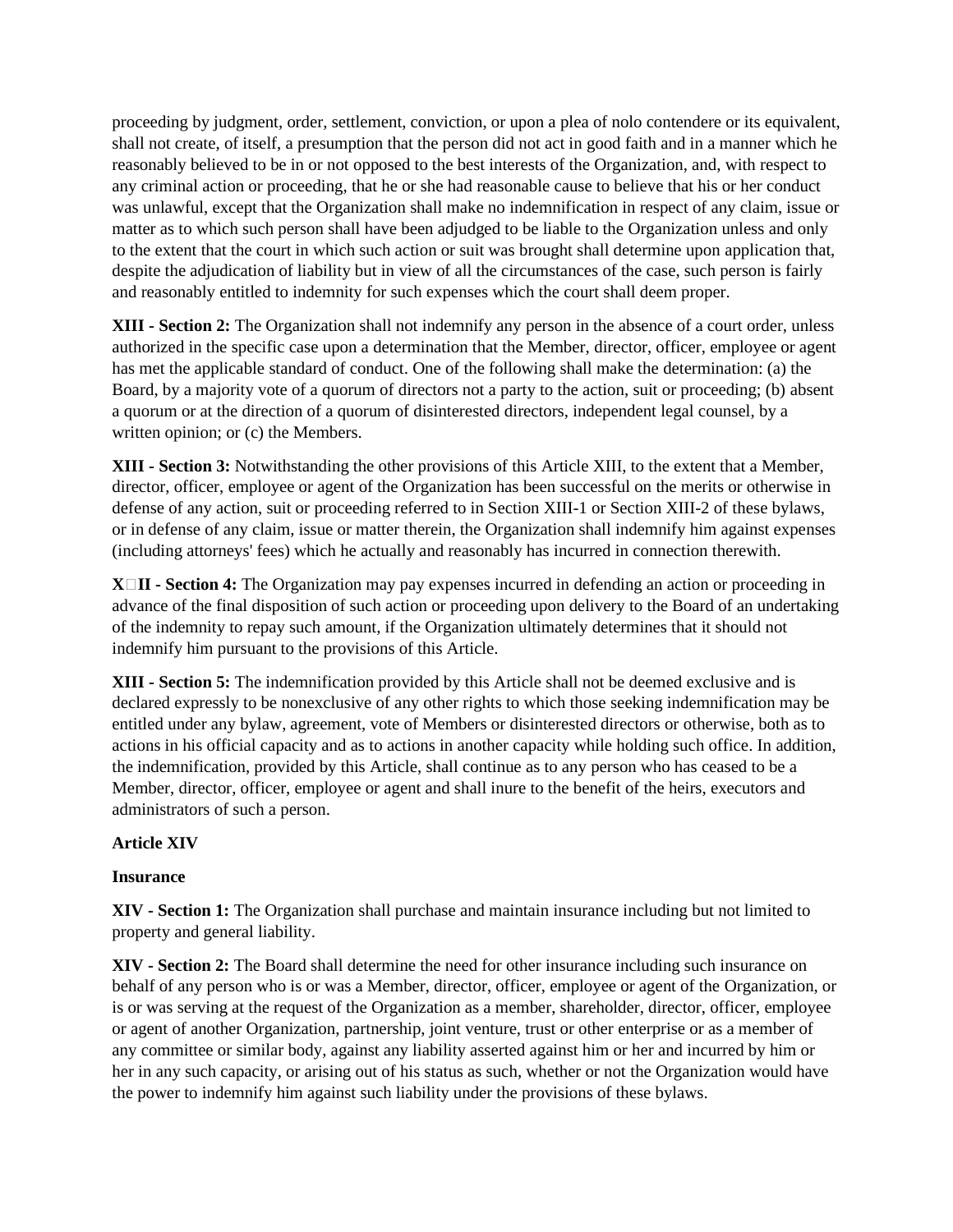#### **Article XV**

#### **Conflict of Interest**

**XV - Section 1:** No Board Member shall use his or her position, or the knowledge gained there from, in such a manner that conflict between the interest of the Organization and his or her personal interests arises. The conduct of personal business between any Board Member and the Organization is prohibited. Board Members may not obtain for themselves, their relatives or their friends, a tangible benefit of any kind from their association with the Organization. If a Board Member has an interest in a proposed transaction with the Organization in the form of a personal financial interest in the transaction or in any organization involved in the transaction, or holds a position as Board Member, Director or Officer in any such organizations, he or she must make full disclosure of such interest before any discussion or action upon such transaction.

**XV - Section 2:** If a Board Member or a member of that person's immediate family, receives money from, is a major contributor to, or serves as an advisor, Director or Trustee with an organization which may receive funds from the Organization, he or she must make full disclosure of such interest before any discussion or action is taken upon a pending grant request from that organization.

**XV - Section 3:** Any Board Member, who is aware of a potential conflict of interest with respect to any matter coming before the Organization, shall first state the conflict before any discussion of, or vote in connection with, the matter, and then abstain from voting.

#### **Article XVI**

#### **Miscellaneous**

**XVI - Section 1:** In addition to the use of facsimile signatures that these bylaws specifically authorize, the Organization may use such facsimile signatures of any officer or officers, agents or agent, of the Organization as the Board or a committee of the Board may authorize.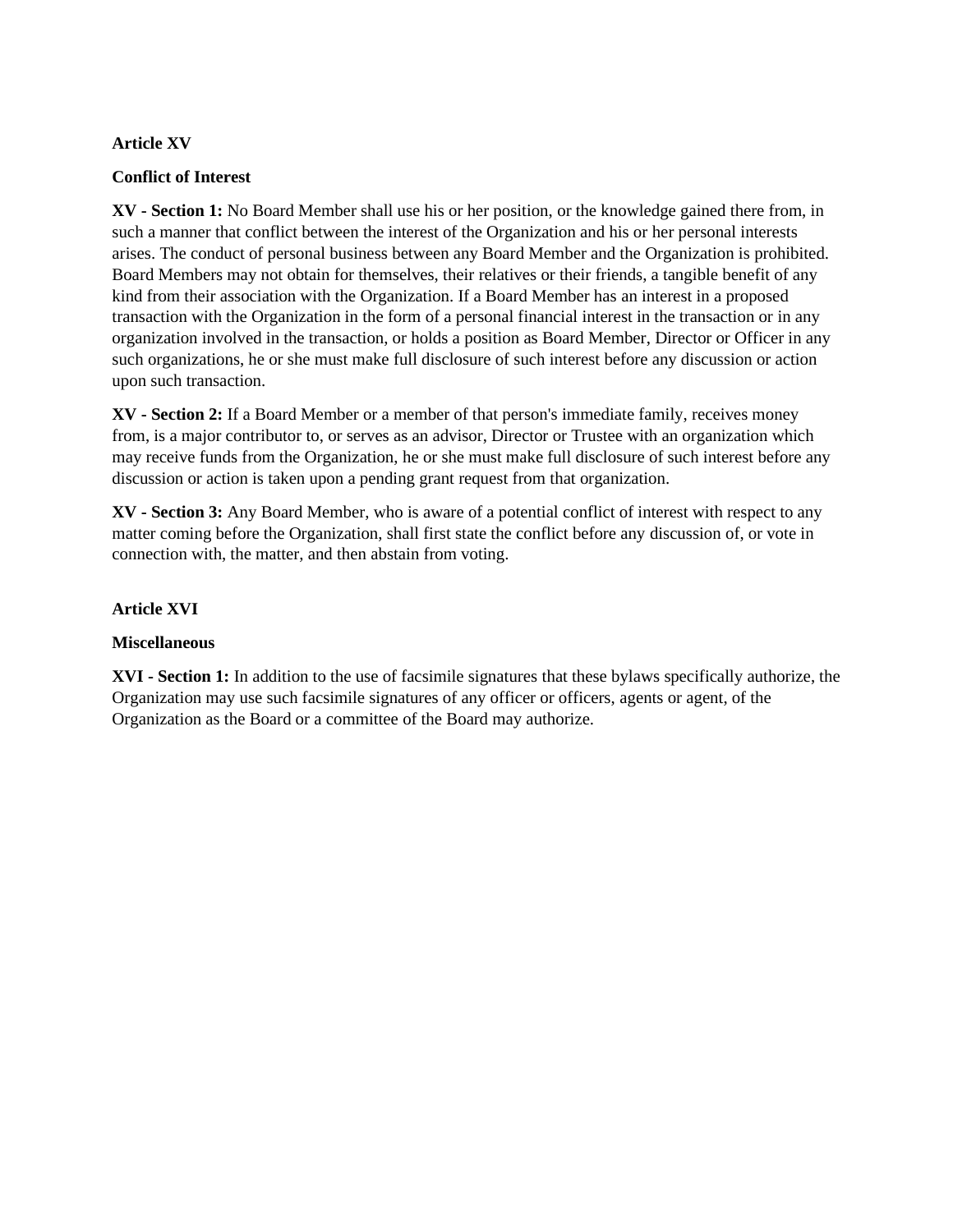#### **Appendix A**

#### **1984 Incorporators**

The names and then residences of the incorporators are: Mrs. Virginia Anderson 948 Sixth Street, Charleston, IL 61920 Mrs. Jackie Adkins 2431 E. Harrison, Charleston, It 61920 Mrs. Jacqueline Bennett Jacqueline Bennett Dance Center, 875 11th Street, Charleston, IL 61920 Donald R. Carmichael Tarble Arts Center, Eastern Illinois University, Charleston, IL 61920 Mrs. Mildred Hofacker Lincoln Highway Road, Charleston, IL 61920 DuWayne Hansen Music Department, Eastern Illinois University, Charleston, IL 61920 Cary I. Knoop Art Department, Eastern Illinois University, Charleston, IL 61920 Richard Lawson D and D Hobbies, 718 Monroe Street, Charleston, IL 61920 Patricia H. Mahler Homestead Studios, 608 Sixth Street, Charleston, IL 61920 Paula G. Phillips 715 Monroe Street, Charleston, IL 61920 Attorney at Law Diann O'Brien Ridgeway Union Depot: University Union, Eastern Illinois University, Charleston, IL 61920 Becky Sawyer Spoon R. R. #4, Charleston, IL 61920